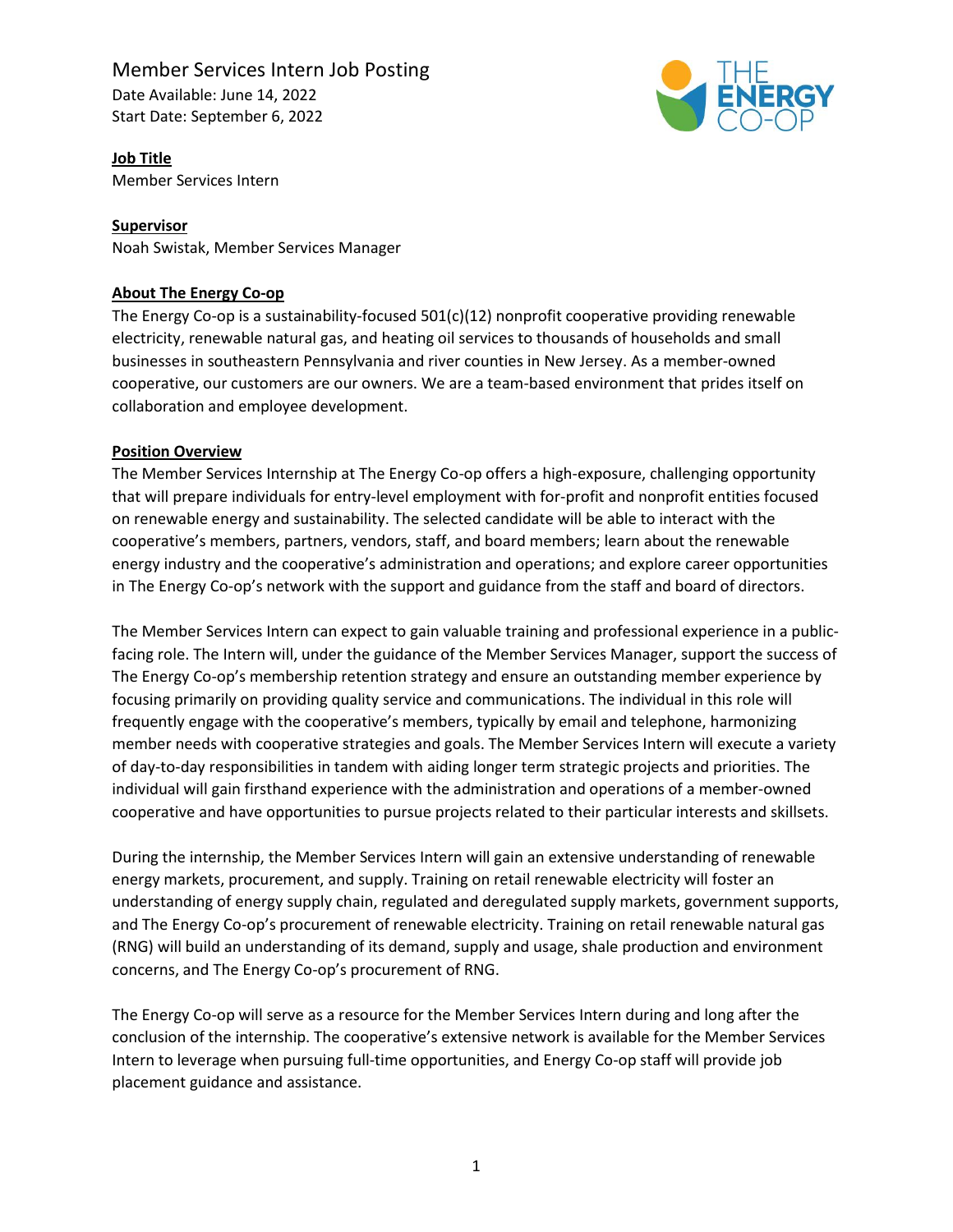# **Responsibilities**

- Field, understand, resolve, and escalate (as appropriate) incoming member telephone and email inquiries
- Collaborate with other Member Services Interns and staff to handle customary, recurring member queries and enroll new members
- Handle routine membership activities including service activity processing
- Facilitate the cooperative's member journey across all programs
- Become expert on The Energy Co-op's programs and member benefits
- Assist in development of outgoing member communications and engagement efforts
- Support development and delivery of social media content, member e- and traditional mailings related to energy service, newsletters, and blog posts
- Provide insight to Member Services Manager to cultivate a more cohesive, robust member experience through increased engagement efforts and enhanced member benefits
- Maintain accurate, comprehensive data in appropriate software platforms
- Aid in execution of member events and special projects as needed
- Work with Member Services Manager to track KPIs for membership retention and engagement

#### **Required Qualifications**

- Bachelor's degree or final year of bachelor's degree program
- Excellent verbal and written communications skills
- Excellent member/customer service skills
- Intermediate experience managing high-visibility commercial social media accounts
- Ability to synthesize and communicate information effectively
- Highly organized with a keen attention to detail
- Strong time management and prioritization skills
- Experience with Microsoft Office Suite
- Based in the Greater Philadelphia area

#### **Ideal Qualifications**

- Experience in a business-to-consumer environment, or in member/customer services
- Experience or academic background in renewable energy and/or environmental studies
- Process oriented with strong logical thinking skills

#### **How to Apply**

Please submit your resume, cover letter, and up to three references, to Noah Swistak, Member Services Manager, at [careers@theenergy.coop,](mailto:operations@theenergy.coop) and use *Member Services Intern* as the subject line. Tell us how you learned about this position and why you think you'd be a good fit. Review of applications will be conducted on a rolling basis and the internship will remain available until filled. No telephone calls, inperson applications, or recruiters, please. Note that the intern is expected to supply their own telephone and reliable internet service for this position, as all or a portion of duties will be carried out remotely from a home office. A computer will be provided to be used for tasks required of the role.

#### **Hours, Compensation & Benefits**